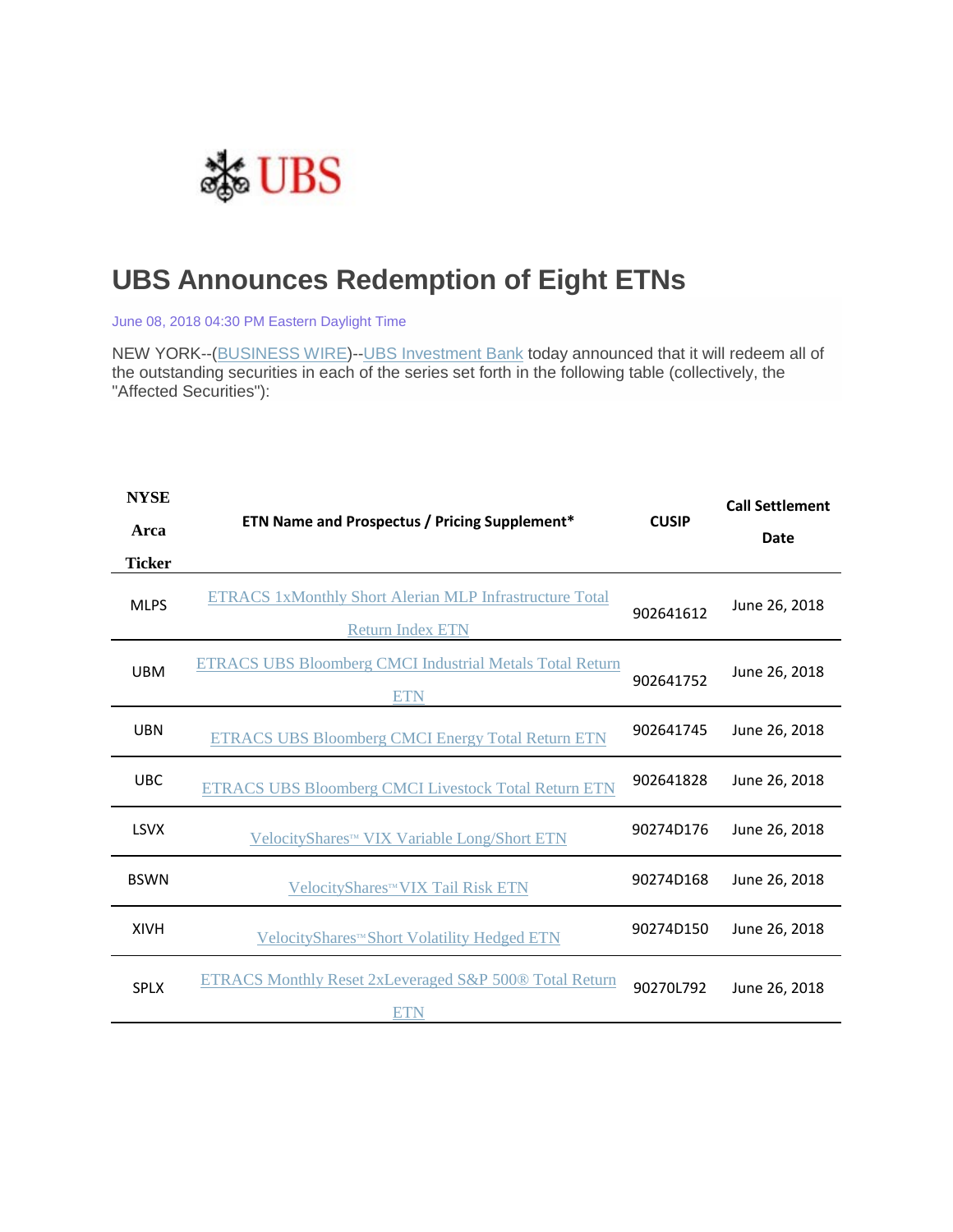\* The table above provides a hyperlink to the relevant prospectus, as supplemented by a prospectus supplement or product supplement and pricing supplement, as applicable, for each of the Affected Securities, which are identified by their names.

Capitalized terms used but not defined herein shall have the meanings ascribed to such terms in the relevant prospectus and (i) prospectus supplement or (ii) product supplement and pricing supplement, as applicable, for the Affected Securities.

With respect to each series of Affected Securities, the Call Settlement Amount (or, in the case of UBM, UBN, and UBC, the Redemption Amount) payable on the Call Settlement Date will be calculated as specified in the relevant prospectus and (i) prospectus supplement or (ii) product supplement and pricing supplement, as applicable, for the Affected Securities. UBS will pay the applicable Call Settlement Amount or Redemption Amount to investors holding Affected Securities on the applicable Call Settlement Date.

Each series of Affected Securities will be delisted from the NYSE Arca exchange prior to the open of trading on the Call Settlement Date.

Holders of the Affected Securities may choose to continue to hold their securities until the Call Settlement Date or choose to sell or redeem their Affected Securities prior to the applicable Call Settlement Date, in accordance with the terms of the Affected Securities.

None of the other ETNs offered by UBS are affected by this announcement.

## **About ETRACS**

ETRACS ETNs are senior unsecured notes issued by UBS AG, are traded on NYSE Arca, and can be bought and sold through a broker or financial advisor. **An investment in ETRACS ETNs is subject to a number of risks, including the risk of loss of some or all of the investor's principal, and is subject to the creditworthiness of UBS AG. Investors are not guaranteed any coupon or distribution amount under the ETNs. We urge you to read the more detailed explanation of risks described under "Risk Factors" in the applicable prospectus supplement, or product supplement and pricing supplement, as applicable, for the ETRACS ETN.**

UBS AG has filed a registration statement (including a prospectus and supplements thereto) with the Securities and Exchange Commission, or SEC, for the offerings of securities to which this communication relates. Before you invest, you should read the applicable prospectus, pricing or product supplement, dated as of various dates, and the prospectus dated April 29, 2016 to understand fully the terms of the securities and other considerations that are important in making a decision about investing in the ETRACS. The applicable offering document for each ETRACS may be obtained by clicking on the name of each ETRACS identified in the table above. You may also get these documents without cost by visiting EDGAR on the SEC website at [www.sec.gov.](http://cts.businesswire.com/ct/CT?id=smartlink&url=http%3A%2F%2Fwww.sec.gov&esheet=51819785&newsitemid=20180608005710&lan=en-US&anchor=www.sec.gov&index=10&md5=60c3743feb1b5660589b5db5698d2176) Alternatively, you can request the applicable prospectus supplement, or product supplement and pricing supplement, by calling toll-free (+1-877-387 2275). In the US, securities underwriting, trading and brokerage activities and M&A advisor activities are provided by UBS Securities LLC, a registered broker/dealer that is a wholly owned subsidiary of UBS AG, a member of the New York Stock Exchange and other principal exchanges, and a member of SIPC. UBS Financial Services Inc. is a registered broker/dealer and affiliate of UBS Securities LLC.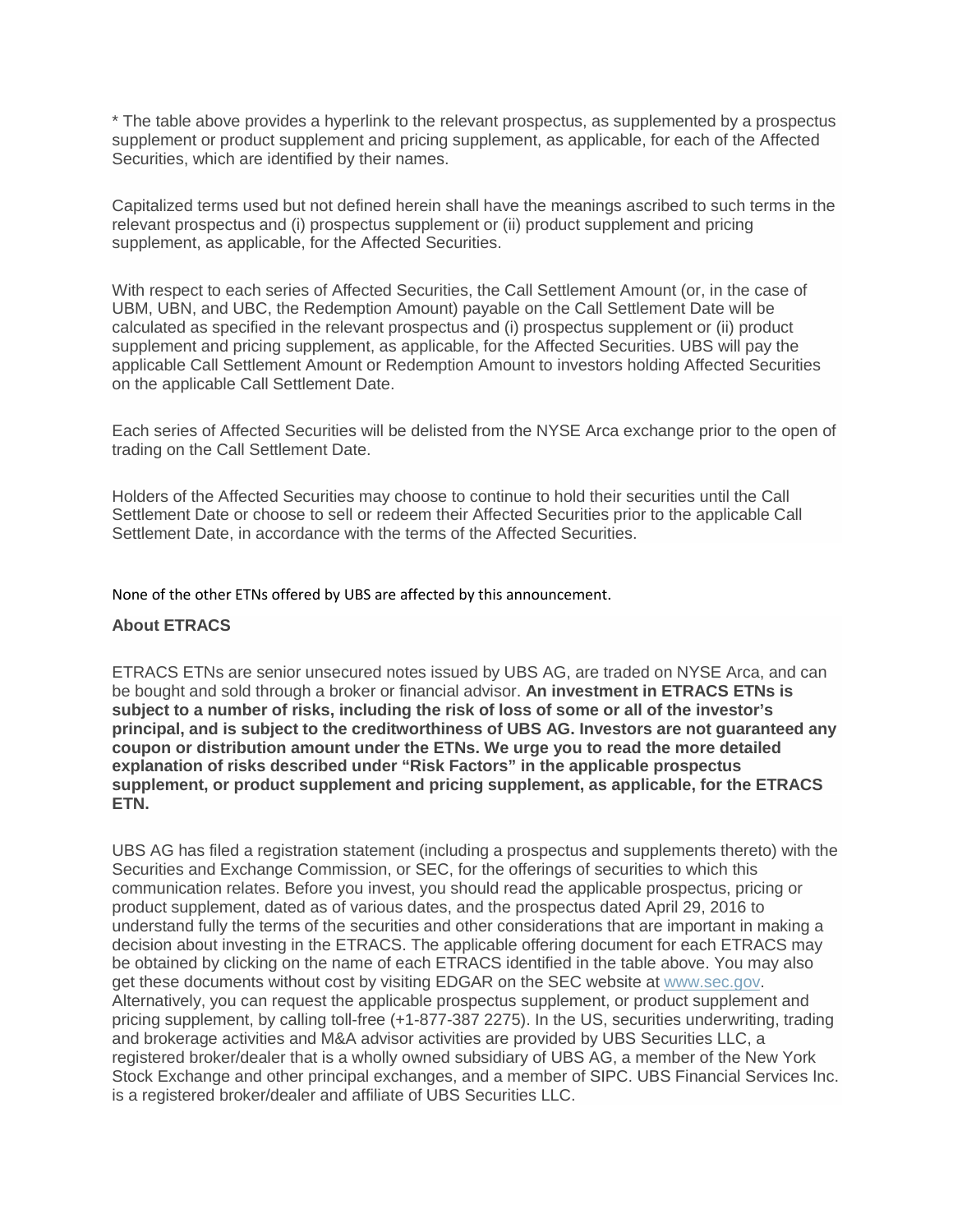The securities related to the offerings are not deposit liabilities and are not insured or guaranteed by the Federal Deposit Insurance Corporation or any other governmental agency of the United States, Switzerland or any other jurisdiction.

## **About UBS**

UBS provides financial advice and solutions to wealthy, institutional and corporate clients worldwide, as well as private clients in Switzerland. UBS' strategy is centered on our leading global wealth management business and our premier universal bank in Switzerland, enhanced by Asset Management and the Investment Bank. The bank focuses on businesses that have a strong competitive position in their targeted markets, are capital efficient, and have an attractive long-term structural growth or profitability outlook.

UBS is present in all major financial centers worldwide. It has offices in 52 countries, with about 34% of its employees working in the Americas, 34% in Switzerland, 18% in the rest of Europe, the Middle East and Africa and 14% in Asia Pacific. UBS Group AG employs approximately 61,000 people around the world. Its shares are listed on the SIX Swiss Exchange and the New York Stock Exchange (NYSE).

This material is issued by UBS AG and/or any of its subsidiaries and/or any of its affiliates ("UBS"). Products and services mentioned in this material may not be available for residents of certain jurisdictions. Past performance is not necessarily indicative of future results. Please consult the restrictions relating to the product or service in question for further information. Activities with respect to US securities are conducted through UBS Securities LLC, a US broker/dealer. Member of SIPC [\(http://www.sipc.org/\)](http://cts.businesswire.com/ct/CT?id=smartlink&url=http%3A%2F%2Fwww.sipc.org%2F&esheet=51819785&newsitemid=20180608005710&lan=en-US&anchor=http%3A%2F%2Fwww.sipc.org%2F&index=11&md5=1752bedc4aa8b9ec0f98dc4d21686950).

ETRACS ETNs are sold only in conjunction with the relevant offering materials. UBS has filed a registration statement (including a prospectus, as supplemented by the applicable prospectus supplement, or product supplement and pricing supplement, for the offering of the ETRACS ETNs) with the Securities and Exchange Commission (the "SEC") for the offering to which this communication relates. Before you invest, you should read these documents and any other documents that UBS has filed with the SEC for more complete information about UBS and the offering to which this communication relates. You may get these documents for free by visiting EDGAR on the SEC website at [www.sec.gov.](http://cts.businesswire.com/ct/CT?id=smartlink&url=http%3A%2F%2Fwww.sec.gov&esheet=51819785&newsitemid=20180608005710&lan=en-US&anchor=www.sec.gov&index=12&md5=81481d1ed3ca70b7237ba0eb0c3aa409)

Alerian MLP Index, Alerian MLP Infrastructure Index, Alerian Natural Gas MLP Index, AMZ, AMZI, and ANGI are trademarks of Alerian and their use is granted under a license from Alerian.

The S&P 500® Total Return Index is a product of S&P Dow Jones Indices LLC or its affiliates ("SPDJI"), and has been licensed for use by UBS AG. Standard & Poor's® and S&P® are registered trademarks of Standard & Poor's Financial Services LLC ("S&P"); Dow Jones® is a registered trademark of Dow Jones Trademark Holdings LLC ("Dow Jones"); and these trademarks have been licensed for use by SPDJI and sublicensed for certain purposes by UBS AG. ETRACS Monthly Reset 2xLeveraged S&P 500® Total Return ETN is not sponsored, endorsed, sold or promoted by SPDJI, Dow Jones, S&P, their respective affiliates, and none of such parties make any representation regarding the advisability of investing in such product(s) nor do they have any liability for any errors, omissions, or interruptions of the S&P 500® Total Return Index.